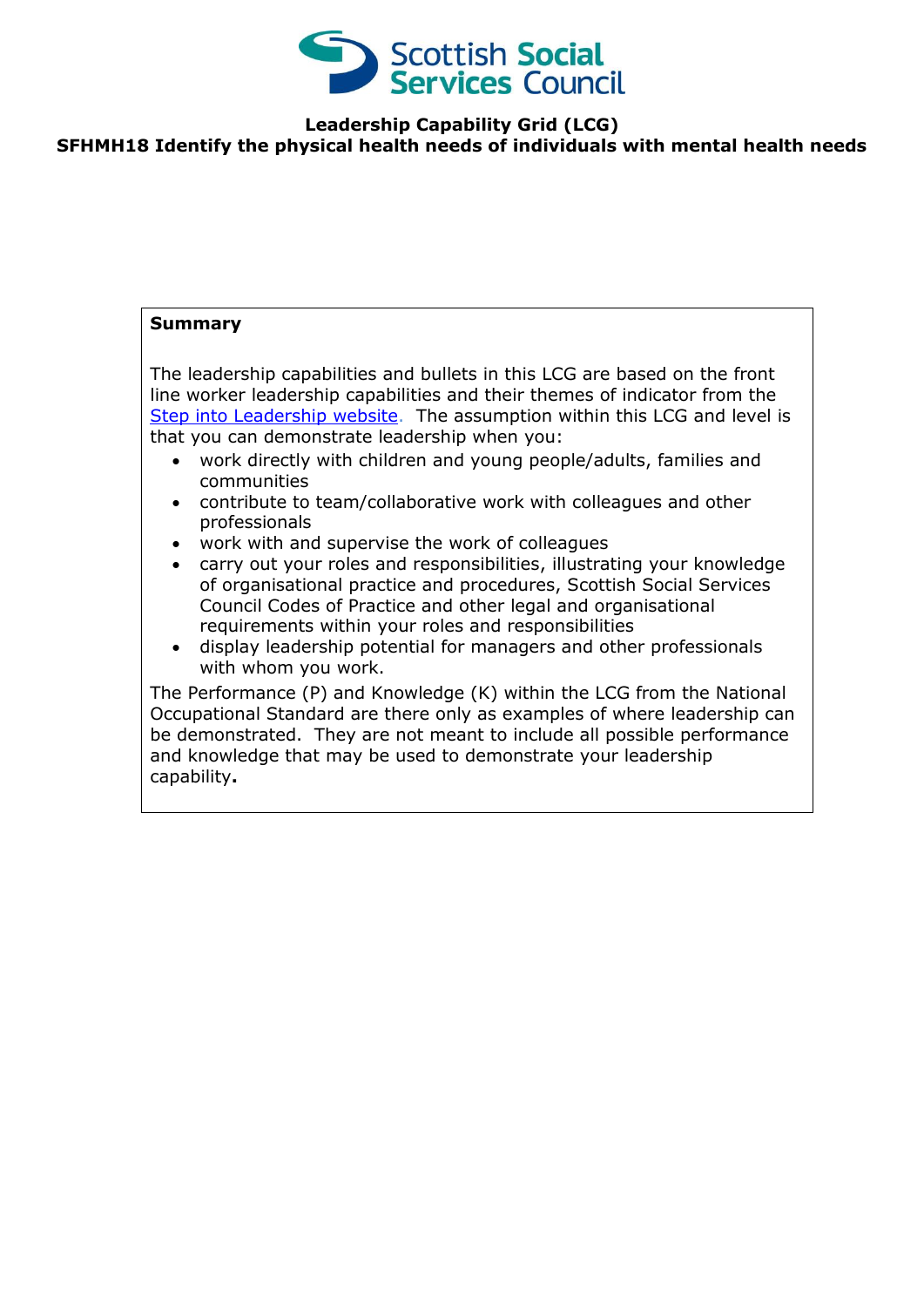

## **Leadership Capability Grid (LCG)**

## **SFHMH18 Identify the physical health needs of individuals with mental health needs**

| Leadership<br>capabilities                 | When identifying the physical health needs of individuals with<br>mental health needs you can demonstrate leadership capabilities<br>by:                                                                                                                                                                                                                                                                                                                                                                                                                                                                                                                                                                                                                                                                                                                                                                                                                                |
|--------------------------------------------|-------------------------------------------------------------------------------------------------------------------------------------------------------------------------------------------------------------------------------------------------------------------------------------------------------------------------------------------------------------------------------------------------------------------------------------------------------------------------------------------------------------------------------------------------------------------------------------------------------------------------------------------------------------------------------------------------------------------------------------------------------------------------------------------------------------------------------------------------------------------------------------------------------------------------------------------------------------------------|
| <b>Vision</b>                              | Providing a vision for those with whom you work and your organisation<br>when you:<br>• See how best to make a difference when assessing physical health<br>needs (P3,5,7,16; K1-4,7-9,13-19,25-26,28-30), working with<br>individuals (P2, 4,8-9,12,14,-15,17-18; K1-4,7-9,12,20-23,31-35,37)<br>and significant others (P4,9,12,17-18,20; K31,33-37)<br>• Communicate and promote ownership of the vision when working with<br>individuals (P2,4,8-9,12,14-15,17-18; K1-4,7-9,12,20-23,31-35,37)<br>and significant others $(P4, 9, 12, 17 - 18, 20; K31, 33 - 37)$ and recording<br>and reporting ( $P10-11,19$ ; K21)<br>• Promote social service values working with individuals ( $P2,4,8-9,12$ ,<br>14-15,17-18; K1-4,7-9,12,20-23,31-35,37) and significant others<br>(P4,9, 12,17-18,20; K31,33-37) and recording and reporting (P10-<br>11,19; <b>K</b> 21)<br>• See the bigger picture when $(P2, 4, 8-12, 14-15, 17-20; K1-4, 7-9, 12, 20-$<br>$23, 30-37)$ |
| Self-<br>leadership                        | Displaying self leadership when you:<br>• Demonstrate and adapt leadership when identifying the physical health<br>needs of individuals with mental health needs (All P; K1-4,7-9,12,20-<br>$23, 30-37)$<br>• Take intelligent risks when identifying the physical health needs of<br>individuals with mental health needs $(P2, 4, 8-9, 12, 14-15, 17-18; K1-4,$<br>7-9,12,20-23,31-35,37)<br>• Demonstrate and promote resilience (P2,4, 8-9,12,14-15,17-18; K1-4,<br>7-9,12,20-23,31-35,37)<br>• Challenge discrimination and oppression (K10)                                                                                                                                                                                                                                                                                                                                                                                                                       |
| <b>Motivating</b><br>and inspiring         | Motivating and inspiring others when you:<br>• Inspire people by personal example $(P2, 4, 8-12, 14-15, 17-20; K1-4, 7-9,$<br>12,20-23,30-37)<br>• Recognise and value the contribution of others $(P2,4,8-12,14-15,17-20;$<br>$K1-4, 7-9, 12, 20-23, 30-37)$<br>• Support the creation of a learning and performance culture ( $P2,4,8-12$ ,<br>14-15,17-20; K1-4,7-9,12,20-23,30-37)                                                                                                                                                                                                                                                                                                                                                                                                                                                                                                                                                                                  |
| <b>Empowering</b>                          | Empowering people when you:<br>• Involve people in development and improvement (P2,4,8-12,14-15,<br>17-20; K1-4,7-9,12,20-23,30-37)                                                                                                                                                                                                                                                                                                                                                                                                                                                                                                                                                                                                                                                                                                                                                                                                                                     |
| <b>Collaborating</b><br>and<br>influencing | Collaborating and influencing when you:<br>• Promote partnership working (P2,4,8-12,14-15,17-20; K1-4,7-9,12,<br>$20 - 23, 30 - 37)$<br>Influence people (P2,4,8-12,14-15,17-20; K1-4,7-9,12,20-23,30-37)<br>Understand and value the perspectives of others $(P2,4,8-12,14-15,17-$<br>20; K1-4,7-9,12,20-23,30-37)                                                                                                                                                                                                                                                                                                                                                                                                                                                                                                                                                                                                                                                     |